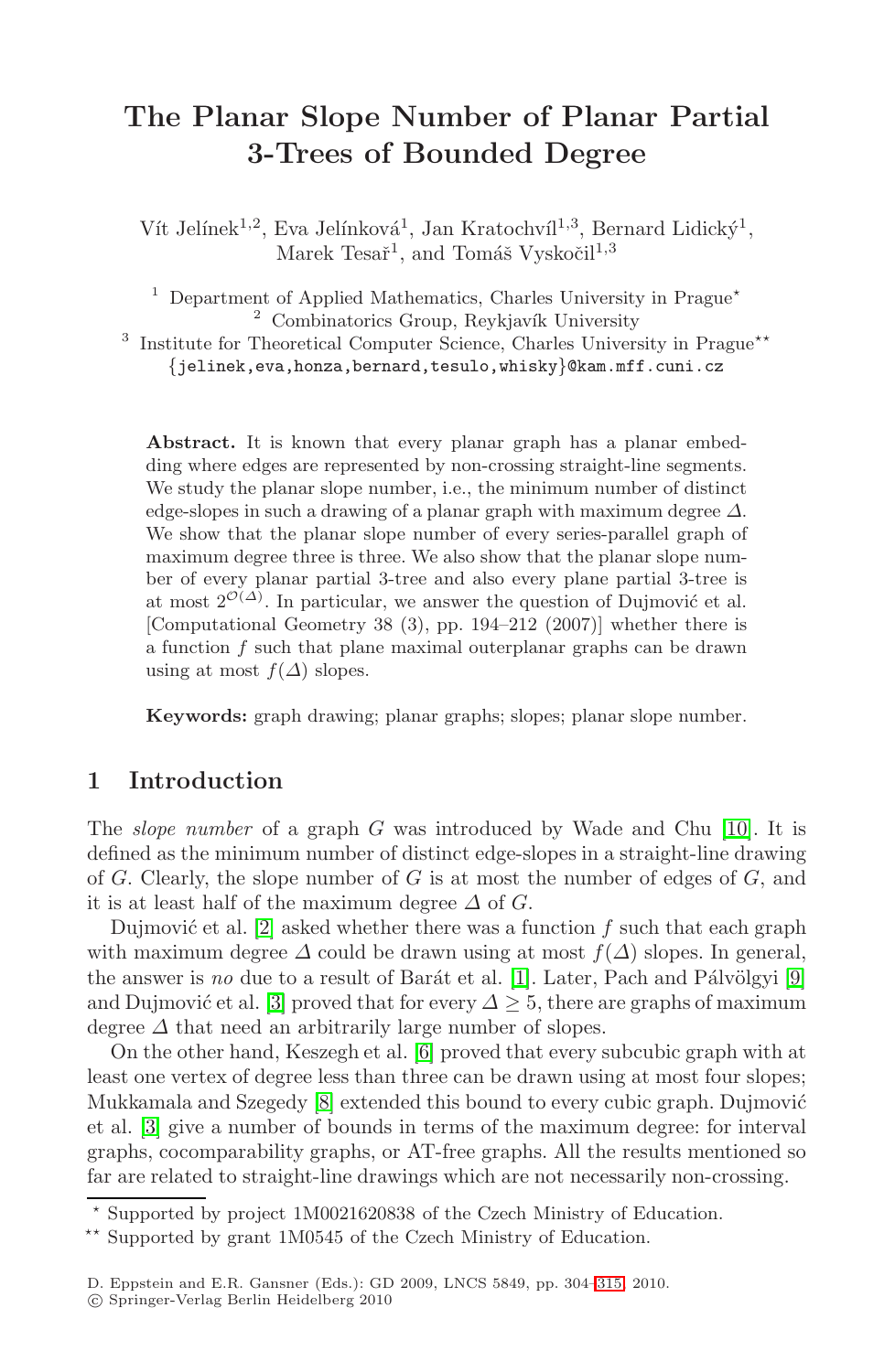It is known that every planar graph  $G$  can be drawn so that edges of  $G$  are represented by non-crossing segments [5]. Hence, it is natural to examine the minimum number of slopes in a planar embedding of a planar graph.

In this paper, we make the (standard) distinction between *planar graphs*, which are graphs that admit a plane embedding, and *plane graphs*, which are gra[ph](#page-11-4)s accompanied with a fixed prescribed combinatorial embedding, including a prescribed outer face. Accordingly, we distinguish between the *planar slope number* of a planar graph G, which is the smallest number of slopes needed to construct any straight-line plane embedding of G, as opposed to the *plane slope number* of a plane graph G, which is the smallest number of slopes needed to realize the prescribed combinatorial embedding of  $G$  as a straight-line plane embedding.

The resea[rc](#page-11-5)[h](#page-11-6) [of](#page-11-7) slope parameters related to plane embedding was initiated by Dujmović et al.  $[2]$ . [In](#page-11-1)  $[4]$ , there are numerous results for the plane slope number of various classes of graphs. For instance, it is proved that every plane 3-tree can be drawn using at most  $2n$  slopes, where n is its number of vertices. It is also shown that every 3-connected plane cubic graph can be drawn using three slopes, except for the three edges on the outer face.

In this paper, we study both the plane slope number and the planar slope number. The lower bounds of [1,9,3] for bounded-degree graphs do not apply to our case, because the constructed graphs with large slope numbers are not planar. Moreover, the upper bounds of [6,8] give drawings that contain crossings even for planar graphs.

For a fixed  $k \in \mathbb{N}$ , a k-tree is defined recursively as follows. A complete graph on k vertices is a k-tree. If G is a k-tree and K is a k-clique of G, then the graph formed by adding a new vertex to  $G$  and making it adjacent to all vertices of  $K$ is also a k-tree. A subgraph of a k-tree is called a *partial* k*-tree*.

A *two-terminal graph* (G, s, t) is a graph together with two distinct prescribed vertices  $s, t \in V(G)$ , known as *terminals*. The vertex s is called *source* and t is called *sink*. For a pair  $(G_1, s_1, t_1), (G_2, s_2, t_2)$  of two-terminal graphs, a *serialization* is an operation that identifies  $t_1$  with  $s_2$ , yielding a new two-terminal graph with terminals  $s_1$  and  $t_2$ . Similarly, a *parallelization* is an operation which consists of identifying  $s_1$  with  $s_2$  into a single vertex s, and  $t_1$  with  $t_2$  into a single vertex t, thus yielding a two-terminal graph with terminals s and t. A two-terminal graph (G, s, t) is called *series-parallel graph* or *SP-graph* for short, if it either consists of a single edge connecting the vertices  $s$  and  $t$ , or if it can be obtained from smaller SP-graphs by serialization or parallelization.

We present several upper bounds on the p[lan](#page-11-4)e and planar slope number in terms of the maximum degree  $\Delta$ . The most general result of this paper is the following theorem, which deals with plane partial 3-trees.

### **Theorem 1.** *The plane slope number of any plane partial 3-tree with maximum degree*  $\Delta$  *is at most*  $2^{\mathcal{O}(\Delta)}$ *.*

Note that the above theorem implies that the planar slope number of any partial planar 3-tree is also at most  $2^{\mathcal{O}(\Delta)}$ . Since every outerplanar graph is also a partial 3-tree, the result above answers a question of Dujmović et al.  $[4]$ , who asked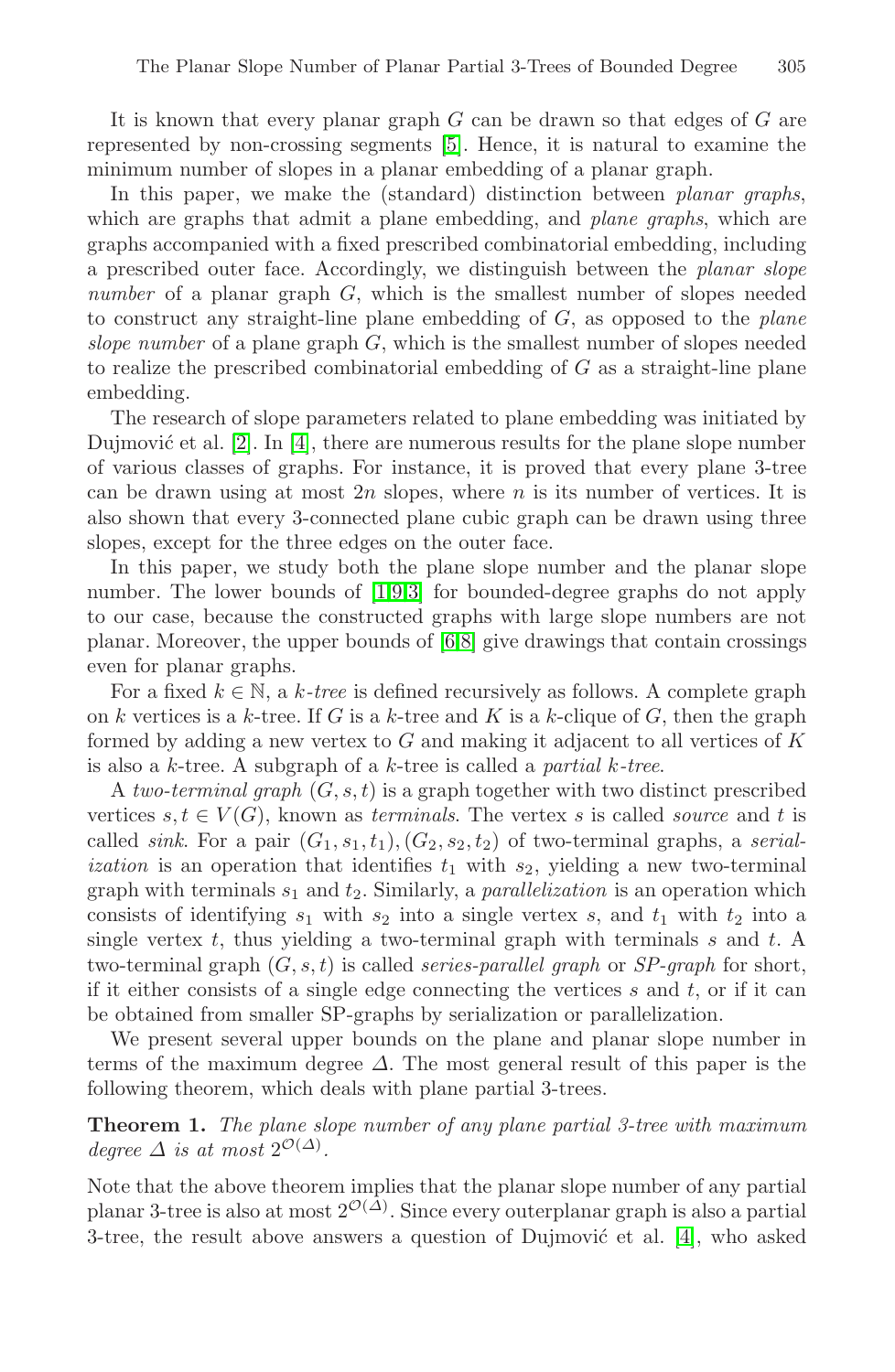<span id="page-2-0"></span>306 V. Jelínek et al.

whether a plane maximal outerplanar graph can be drawn using at most  $f(\Delta)$ slopes.

In this extended abstract, we omit the proof of Theorem 1. Section 3 contains the proof o[f](#page-2-0) [a](#page-2-0) weaker versio[n](#page-2-1) [o](#page-2-1)f this result which deals with (non-partial) plane 3-trees.

In the special case of series-parallel graphs of maximum degree at most 3, we are able to prove an even better (in fact optimal) upper bound.

**Theorem 2.** *Any series-parallel graph with maximum degree at most 3 has planar slope number at most 3.*

Parts of the proof of Theorem 2 are in Section 2.

<span id="page-2-1"></span>Let us introduce some basic terminology and notation that will be used throughout this paper. Let  $s$  be a segment in the plane. The smallest angle  $\alpha \in [0, \pi)$  such that s can be made horizontal by a clockwise rotation by  $\alpha$ , is called the *slope of* s. The *directed slope* [of](#page-2-0) a directed segment is an angle  $\alpha' \in [0, 2\pi)$  defined analogously.

A plane graph is called a *near triangulation* if all faces, except the outer face, are triangles.

# **2 Series-Parallel Graphs**

In this section, we show the main ideas of the proof of Theorem 2.

<span id="page-2-2"></span>We will in fact show that any series-parallel graph of maximum degree three can be embedded using the slopes from the set  $S = \{0, \pi/4, -\pi/4\}$ . This particular choice of  $S$  is purely aesthetic. Throughout this section, segments of slope  $\pi/4$  (or 0, or  $-\pi/4$ ) will be known as *increasing* (or *horizontal*, or *decreasing*, respectively).

First we give some useful definitions. For a pair of integers  $j$  and  $k$ , we say that a series-parallel graph  $(G, s, t)$  is a  $(j, k)$ -graph if G has maximum degree three, and furthermore, the vertex  $s$  has degree at most  $j$  and the vertex  $t$  has degree at most k.

Let us begin by a simple but useful lemma whose proof is omitted.

**Lemma 1.** *Let*  $(G, s, t)$  *be a*  $(1, 1)$ *-graph. Then*  $G$  *is either a single edge, a serialization of two edges, or a serialization of three graphs*  $G_1$ ,  $G_2$  and  $G_3$ , *where*  $G_1$  *and*  $G_3$  *consist of a single edge and*  $G_2$  *is a*  $(2, 2)$ *-graph.* 

We proceed with more terminology. An *up-triangle abc* is a right isosceles triangle whose hypotenuse  $ab$  is horizontal and whose vertex  $c$  is above the hypotenuse. We say that a series parallel graph  $(G, s, t)$  has an *up-triangle embedding* if it can be embedded inside an up-triangle *abc* using the slopes from  $S$ , in such a way that the two vertices  $s$  and  $t$  coincide with the two endpoints of the hypotenuse of abc, and all the remaining vertices are either inside or on the boundary of abc.

The concept of up-triangle embedding is motivated by the following lemma.

**Lemma 2.** *Every* (2, 2)*-graph has an up-triangle embedding.*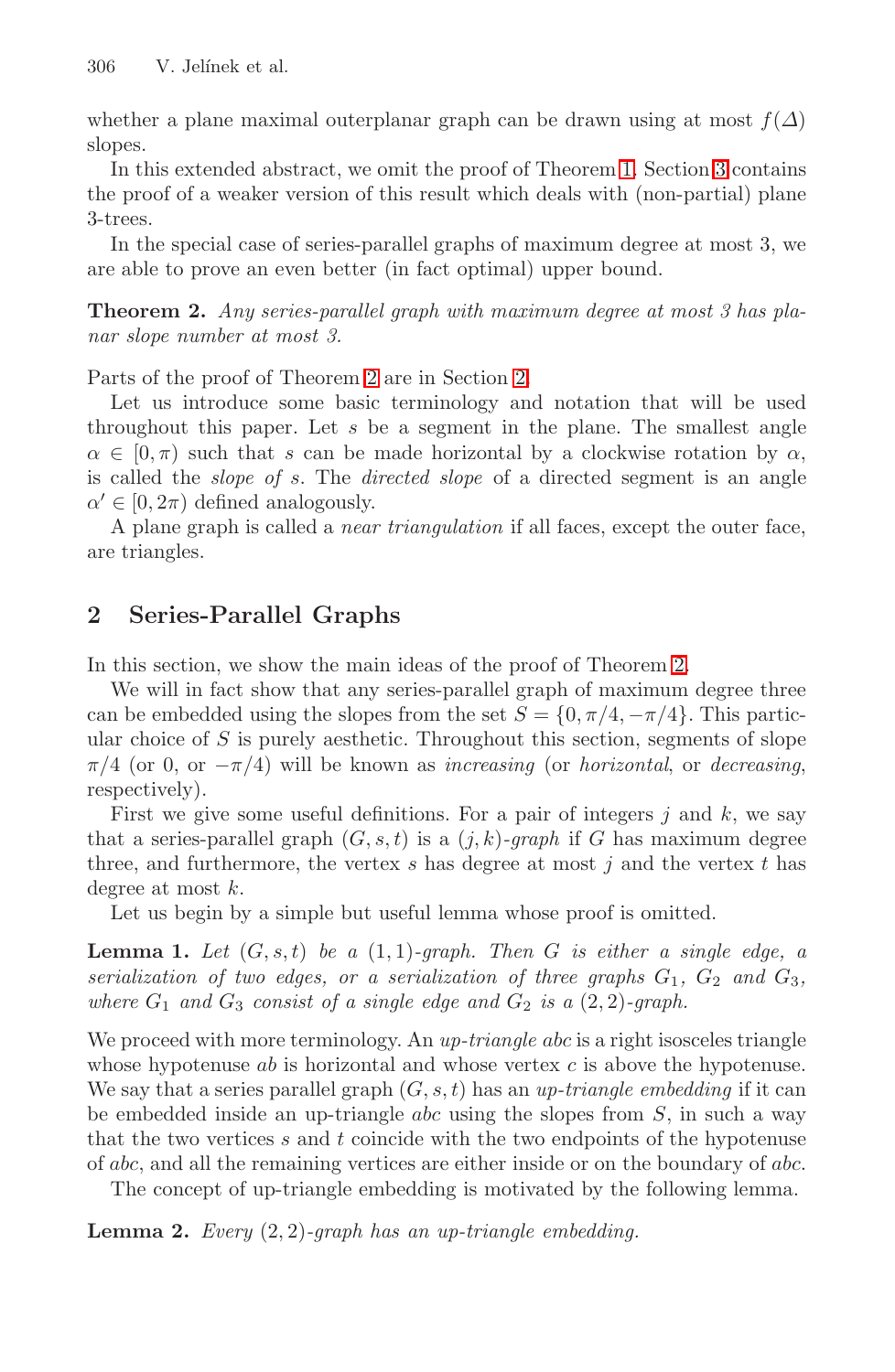*Proof.* Let  $(G, s, t)$  be a  $(2, 2)$ -graph. We proceed by induction on the size of G. If  $G$  is a single edge, it obviously has an up-triangle embedding. If  $G$  is obtained by serialization or parallelization then there are a few cases to discuss. They are depicted in Fig. 1.  $\Box$ 



Fig. 1. Possible construction of a  $(2, 2)$ -graph G by serialization and parallelization of  $(1, 1)$ -graphs

To deal with  $(3, 2)$ -graphs, we need a more general concept than up-triangle embeddings. To this end, we introduce the following definitions.

An *up-spade* is a convex pentagon with vertices a, b, c, d, e in counterclockwise order, such that the segment  $ab$  is decreasing, the segment  $bc$  is horizontal, the segment cd is increasing, the segment ed is decreasing and the segment ae is increasing. We say that a series-parallel graph (G, s, t) has an *up-spade embedding* if it can be embedded into an up-spade  $abcde$  using the slopes from  $S$ , in such a way that the vertex  $s$  coincides with the point  $a$ , the vertex  $t$  coincides either with the point b or with the point c, and all the remaining vertices of  $G$  are inside or on the boundary of the up-spade. Analogously, a *reverse up-spade embedding* is an embedding of a series-parallel graph  $(G, s, t)$  in which s coincides with b or c and t coincides with d.

**Lemma 3.** *Every*  $(3, 2)$ -graph  $(G, s, t)$  *has an up-spade embedding or an uptriangle embedding. Similarly, every* (2, 3)*-graph* (G, s, t) *has a reverse up-spade embedding or an up-triangle embedding.*

*Proof.* It suffices to prove just the first part of the lemma; the other part is symmetric. We again proceed by induction.

Let  $(G, s, t)$  be a  $(3, 2)$ -graph. If G is also a  $(2, 2)$ -graph, then G has an uptriangle embedding by Lemma 2. Assume that  $G$  is not a  $(2, 2)$ -graph. It is easy to see that in such case  $G$  has no up-triangle embedding, since it is impossible to embed three edges into an up-triangle in such a way that they meet in the endpoint of its hypotenuse.

Assume that G has been obtained by a serialization of a sequence of graphs  $G_1, G_2, \ldots, G_k$ , and that each of the graphs  $G_i$  is a single edge or a parallelization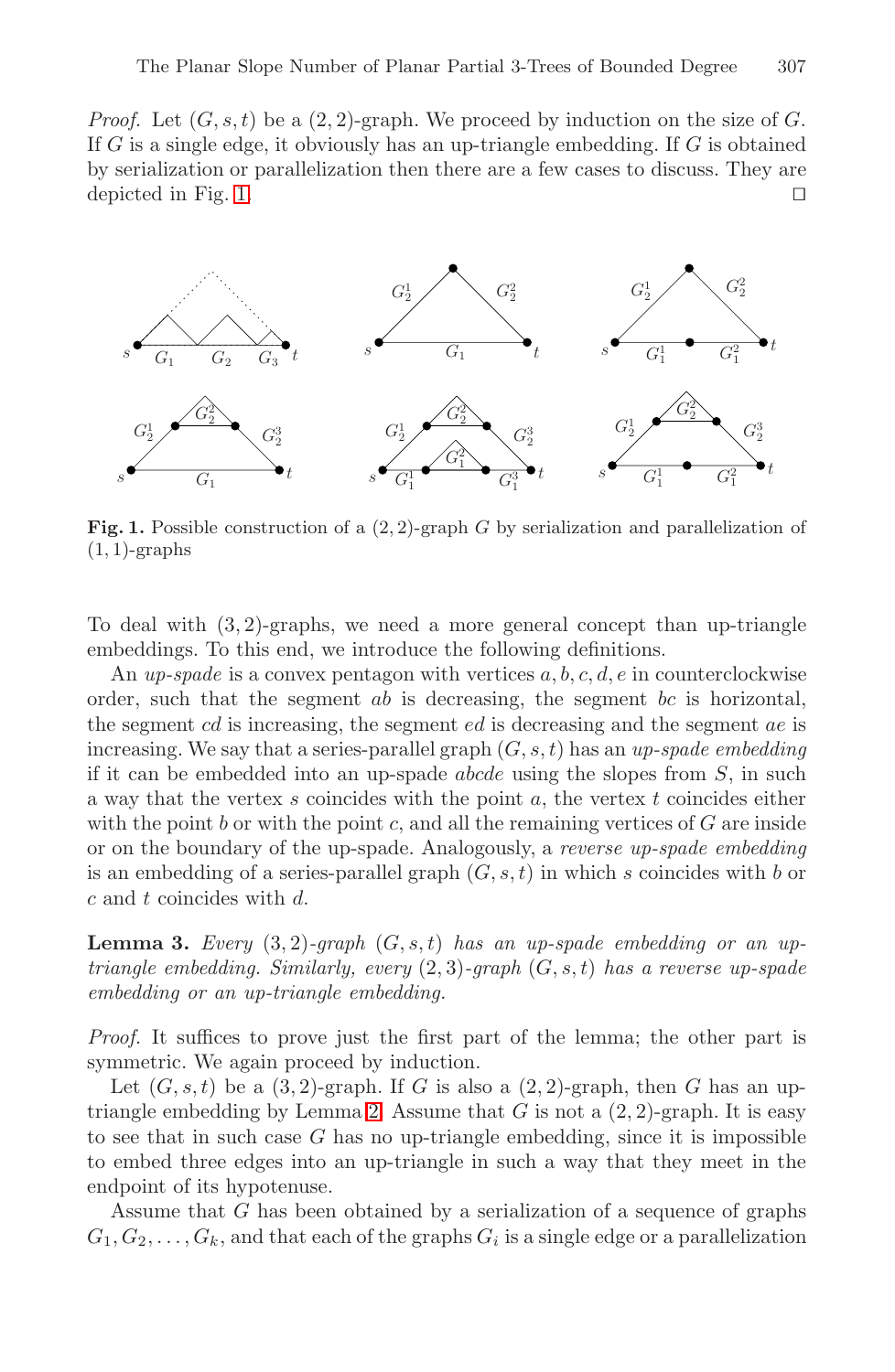#### 308 V. Jelínek et al.

of smaller graphs. It follows that the graph  $G_2$  is a single edge, because otherwise the two graphs  $G_1$  and  $G_2$  would share a vertex of degree at least 4. Let  $G_3^+$  be the (possibly empty) serializatio[n o](#page-4-0)f  $G_3, \ldots, G_k$ . If  $G_3^+$  is nonempty, it has an up-triangle embedding [by](#page-2-2) Lemma 2. The graph  $G_1$  has an up-spade embedding by induction. We may combine these embeddings as shown in Fig. 2 to obtain an up-spade embedding of G. If  $G_3^+$  is empty, the construction is even simpler.

Assume now that G has been obtained by parallelization. Necessarily, it was a parallelization of a  $(1, 1)$ -graph  $G_1$  and a  $(2, 1)$ -graph  $G_2$ . The graph  $G_2$  can then be obtained by a serialization of a  $(2, 2)$ -graph  $G_2^1$  and a single edge  $G_2^2$ . The graph  $G_2^1$  has an up-triangle embedding. Combining these embeddings, we obtain an up-spade embedding of  $G$ , as shown in Fig. 2. Note that we distinguish the possible structure of  $G_1$  using Lemma 1.

<span id="page-4-0"></span>

**Fig. 2.** Constructing an up-spade embedding of a (3, 2)-graph by serialization and parallelization of smaller graphs

A similar case analysis can be done also for a (3, 3)-graph. The serialization is easy by connecting two (3, 2)-graphs while the parallelization takes a few cases. This finishes the proof of Theorem 2.

# **3 Planar 3-Trees**

In this section, we outline a proof of a considerably weaker version of Theorem 1. Our current goal is to prove the following result.

**Theorem 3.** *There is a function* g*, such that every plane 3-tree with maximum degree*  $\Delta$  *can be drawn using at most*  $g(\Delta)$  *slopes.* 

It is known that any plane 3-tree can be generated from a triangle by a sequence of vertex-insertions into inner faces. Here, a *vertex-insertion* is an operation that consists of creating a new vertex in the interior of a face, and then connecting the new vertex to all the three vertices of the surrounding face, thus subdividing the face into three new faces.

Throughout this section, we assume that  $\Delta$  is a fixed integer.

For a partial plane 3-tree  $G$  we define the *level* of a vertex  $v$  as the smallest integer k such there is a set  $V_0$  of k vertices of G with the property that v is on the outer face of the plane graph  $G - V_0$ . Let G be a partial plane 3-tree. An edge of G is called *balanced* if it connects two vertices of the same level of G. An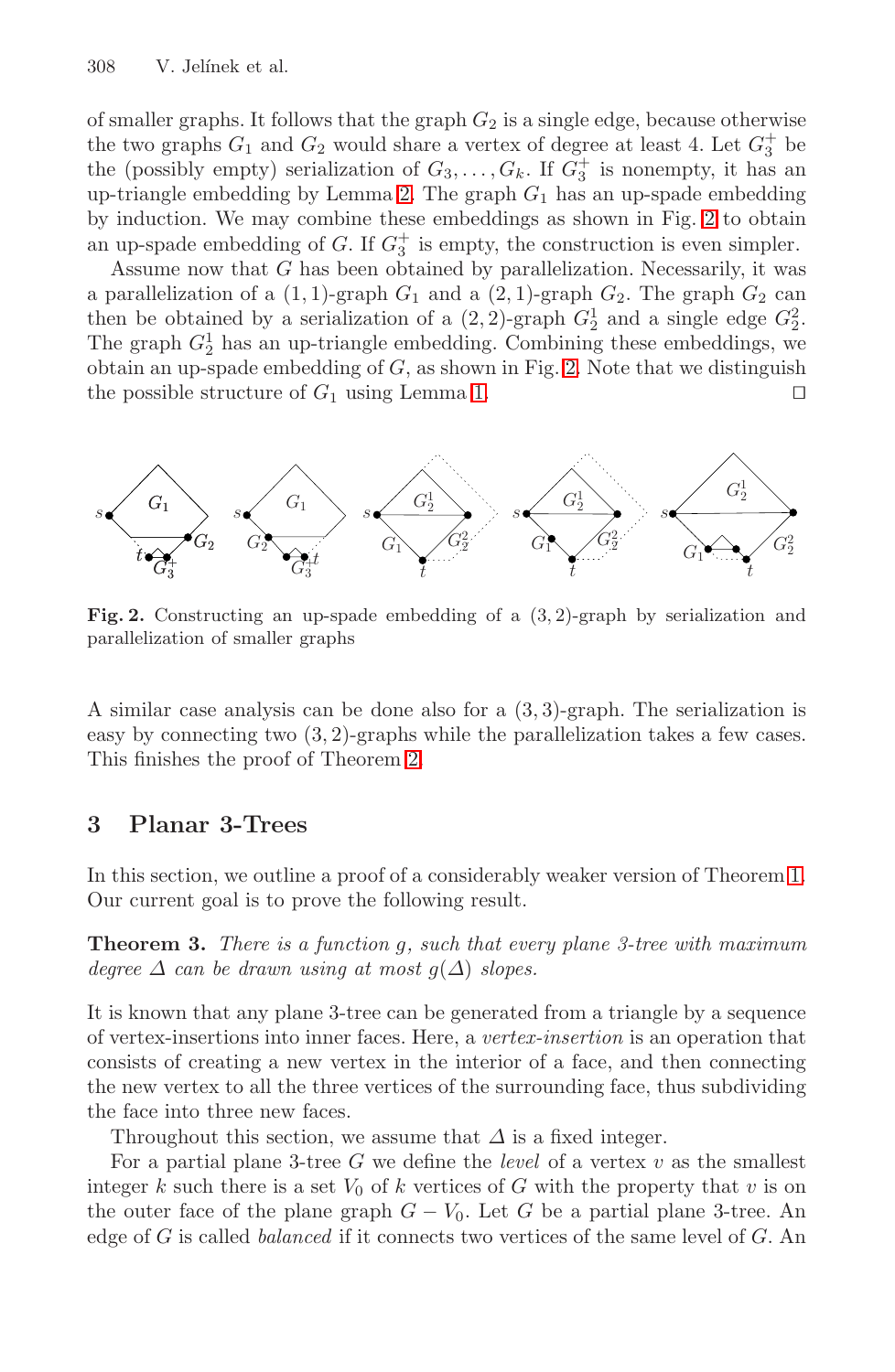edge that is not balanced is called *tilted*. Similarly, a face of G whose vertices all belong to the same level is called balanced, and any other face is called tilted. In a 3-tree, the level of a vertex  $v$  can also be equivalently defined as the length of the shortest path from  $v$  to a vertex on the outer face. However, this definition cannot be used for plane partial 3-trees.

Note that whenever we insert a new vertex  $v$  into an inner face of a 3-tree, the level of  $v$  is one higher than the minimum level of its three neighbors; note also that the level of all the remaining vertices of the 3-tree is not affected by the insertion of a new vertex.

Recall that a near triangulation is a plane graph whose every inner face is a triangle.

Let u, v be a pair of vertices forming an edge. A *bubble* over uv is an outerplanar plane near triangulation that contains the edge uv on the boundary of the outer face. The edge uv is called the *root* of the bubble. An *empty bubble* is a bubble that has no other edge apart from the root edge. A *double bubble* over uv is a union of two bubbles over uv which have only u and v in common and are attached to uv from its opposite sides. A *leg* is a graph L created from a path  $P$  by adding a double bubble over every edge of  $P$ . The path  $P$  is called the *spine of* L and the endpoints of P are also referred to as the endpoints of the leg. Note that a single vertex is also considered to form a leg.

A *tripod* is a union of three legs which share a common endpoint. A *spine* of a tripod is the union of the spines of its legs. Observe that a tripod is an outerplanar graph. The vertex that is shared by all the three legs of a tripod is called *the central vertex*.

Let G be a near triangulation, let  $\Phi$  be an inner face of G. Let T be a tripod with three legs X, Y, Z and a central vertex c. An *insertion of tripod* T *into the face*  $\Phi$  is the operation performed as follows. First, insert the central vertex c into the interior of  $\Phi$  an connect it by edges to the three vertices of  $\Phi$ . This subdivides  $\Phi$  into three subfaces. Extend c into an embedding of the whole tripod  $T$ , by embedding a single leg of the tripod into the interior of each of the three subfaces. Next, connect every non-central vertex of the spine of the tripod to the two vertices of  $\Phi$  that share a face with the corresponding leg. Finally, connect each non-spine vertex v of the tripod to the single vertex of  $\Phi$  that shares a face with v. See Fig. 3. Observe that the graph obtained by a tripod insertion into  $\Phi$ is again a near triangulation.

**Lemma 4.** *Let* G *be a graph. The following statements are equivalent:*

- *1.* G *is a plane 3-tree, i.e.,* G *can be created from a triangle by a sequence of vertex insertions into inner faces.*
- *2.* G *can be created from a triangle by a sequence of tripod insertions into inner faces.*
- *3.* G *can be created from a triangle by a sequence of tripod insertions into balanced inner faces.*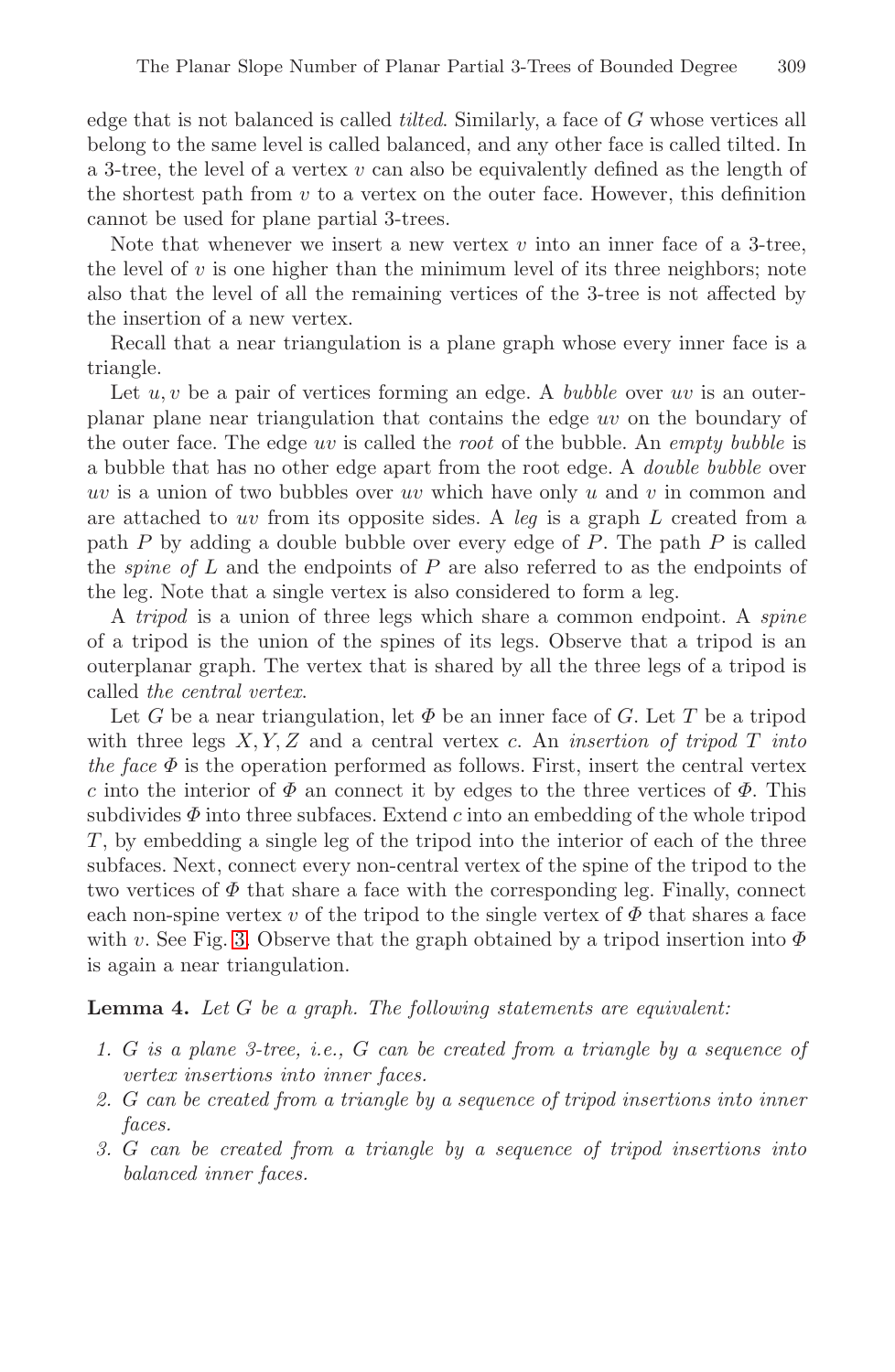

**Fig. 3.** An example of a tripod consisting of vertices of level 1 in a plane 3-tree

*Proof.* Clearly, (3) implies (2).

To observe that (2) implies (1), it suffices to notice that a tripod insertion into a face  $\Phi$  can be simulated by a sequence of vertex insertions: first insert the central vertex of a tripod into  $\Phi$ , then insert the vertices of the spine into the resulting subfaces, and then create each bubble by inserting vertices into the face that contains the root of the bubble and its subsequent subfaces.

To show that (1) implies (3), proceed by induction on the number of levels in  $G$ . If  $G$  only has vertices of level  $0$ , then it consists of a single triangle and there is nothing to prove. Assume now that the  $G$  is a graph that contains vertices of  $k > 0$  distinct levels, and assume that any 3-tree with fewer levels can be generated by a sequence of balanced tripod insertions by induction.

We will show that the vertices of level exactly  $k$  induce in  $G$  a subgraph whose every connected component is a tripod, and that each of these tripods is inserted inside a triangle whose vertices have level  $k - 1$ .

Let  $C$  be a connected component of the subgraph induced in  $G$  by the vertices of level k. Let  $v_1, v_2, \ldots, v_m$  be the vertices of C, in the order in which they were inserted when G was created by a sequence of vertex insertions. Let  $\Phi$  be the triangle into which the vertex  $v_1$  was inserted, and let x, y and z be the vertices of  $\Phi$ . Necessarily, all three of these vertices have level  $k-1$ . Each of the vertices  $v_2,\ldots,v_m$  must have been inserted into the interior of  $\Phi$ , and each of them must have been inserted into a face that contained at least one of the three vertices of  $\Phi$ .

Note that at each point after the insertion of  $v_1$ , there are exactly three faces inside  $\Phi$  that contain a pair of vertices of  $\Phi$ ; each of these three faces is incident to an edge of  $\Phi$ . Whenever a vertex  $v_i$  is inserted into such a face, the subgraph induced by vertices of level  $k$  grows by a single edge. These edges form a union of three paths that share the vertex  $v_1$  as their common endpoint.

On the other hand, when a vertex  $v_i$  is inserted into a face formed by a single vertex of  $\Phi$  and a pair of previously inserted vertices  $v_i$ ,  $v_{\ell}$ , then the graph induced by vertices of level  $k$  grows by two edges forming a triangular face with another edge whose endpoints have level k.

With these observations, it is easily checked (e.g., by induction on  $i$ ) that for every  $i \geq 1$ , the subgraph of G induced by the vertices  $v_1, \ldots, v_i$  is a tripod inserted into  $\Phi$ . From this fact, it follows that the whole graph G could be created by a sequence of tripod insertions into balanced faces.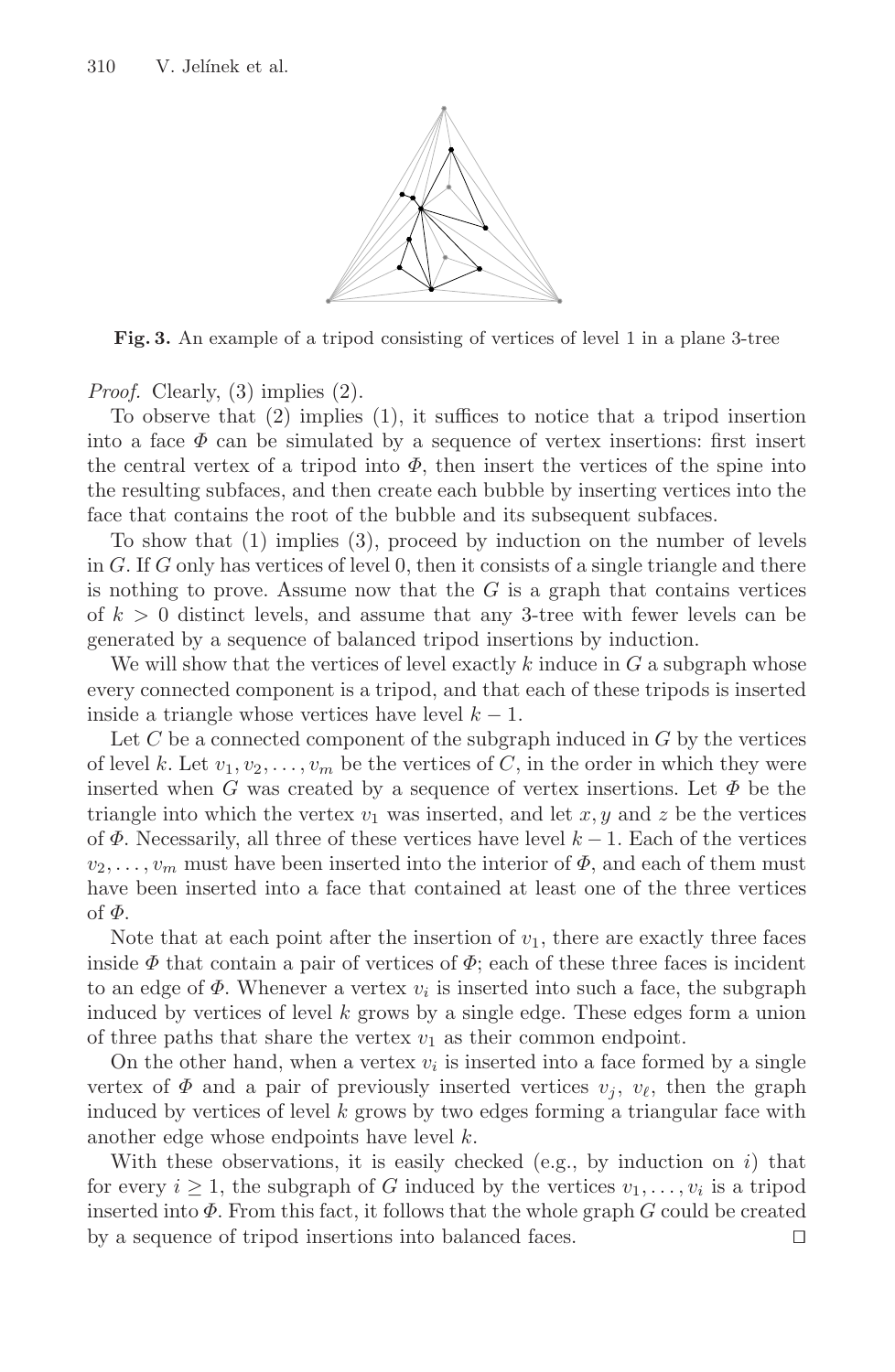Note that when we insert a tripod into a balanced face, all the vertices of the tripod will have the same level (which will be one higher than the level of the face into which we insert the tripod). In particular, each balanced face we create by this insertion is an inner face of the tripod that we insert.

We will use the construction of plane 3-trees by tripod insertions as a main tool of our proof. Note that if  $G$  is a plane 3-tree of maximum degree at most  $\Delta$ , then any tripod T used in the construction of G has fewer than 3 $\Delta$  vertices. This is because every vertex of T is adjacent to a vertex of the triangular face  $\Phi$  into which T was inserted, but each vertex of  $\Phi$  has fewer than  $\Delta$  neighbors on T. Let us say that a tripod T is  $\Delta$ -bounded if it has maximum degree at most  $\Delta$  and if it has at most  $3\Delta$  vertices. We conclude that any plane 3-tree of maximum degree  $\Delta$  can be constructed by insertions of  $\Delta$ -bounded tripods into balanced inner faces.

Let us give some technical definitions. Let  $\alpha$  be a directed slope and let p be a point. We use the notation  $(p, \alpha)$  to denote the ray starting in p with direction  $\alpha$ .

Let G be a plane graph, let  $v$  be a vertex of G. We say that the vertex  $v$  has *visibility in direction*  $\alpha$  *with respect to*  $G$ , if the ray starting in v and having direction  $\alpha$  does not intersect the embedding of G in any point except v.

Assume now that G is a graph that has been obtained by inserting a tripod T in to a triangle  $\Phi$  with vertex set  $x, y, z$ . Assume that we are given an embedding of the three vertices  $x, y, z$  as points in the plane, and we are also given a plane embedding  $\mathcal{E}_T$  of the tripod T. We say that the embedding  $\mathcal{E}_T$  is *compatible* with the embedding of x, y, z, if  $\mathcal{E}_T$  is inside the convex hull of x, y, z, and it is possible to extend the plane embedding  $\mathcal{E}_T \cup \{x, y, z\}$  into a plane straight-line embedding of the whole graph G.

Let us explain in more detail the main idea of the proof. As the principal step, we show that for every tripod T with at most  $3\Delta$  vertices, there is a finite set  $\mathcal{F}_T$  of "permissible" embeddings of T, with the property that for any triangle x, y, z embedded in the plane, there exists an embedding from  $\mathcal{F}_T$  whose appropriately scaled and translated copy is compatible with  $x, y, z$ . Since there are only finitely many tripods to consider, and since each considered tripod has only finitely many embeddings specified, all these embeddings together only define finitely many slopes, and finitely many (up to scaling) distinct triangular faces.

We thus have only finitely many pairs  $(\Phi, T)$ , where  $\Phi$  is an embedding of a triangular face appearing in a permissible embedding of a tripod  $T'$ , and  $T$  is a tripod. For each of these pairs we select a permissible embedding  $\mathcal{E}_T$  of the tripod T that is compatible with  $\Phi$ . Whenever we want to insert T into a scaled copy of the face  $\Phi$ , we use the appropriately scaled copy of  $\mathcal{E}_T$ , so that the slope of a segment connecting a given vertex of  $\Phi$  to a given vertex of  $\mathcal{E}_T$  will only depend on the two vertices but not on the scaling of  $\Phi$ .

As we know, any plane 3-tree G can be constructed as a sequence of tripod insertions into balanced faces. We construct the embedding of G recursively, so that whenever we need to insert a tripod  $T$  into an already embedded balanced triangle, we use the embedding selected by the procedure from the previous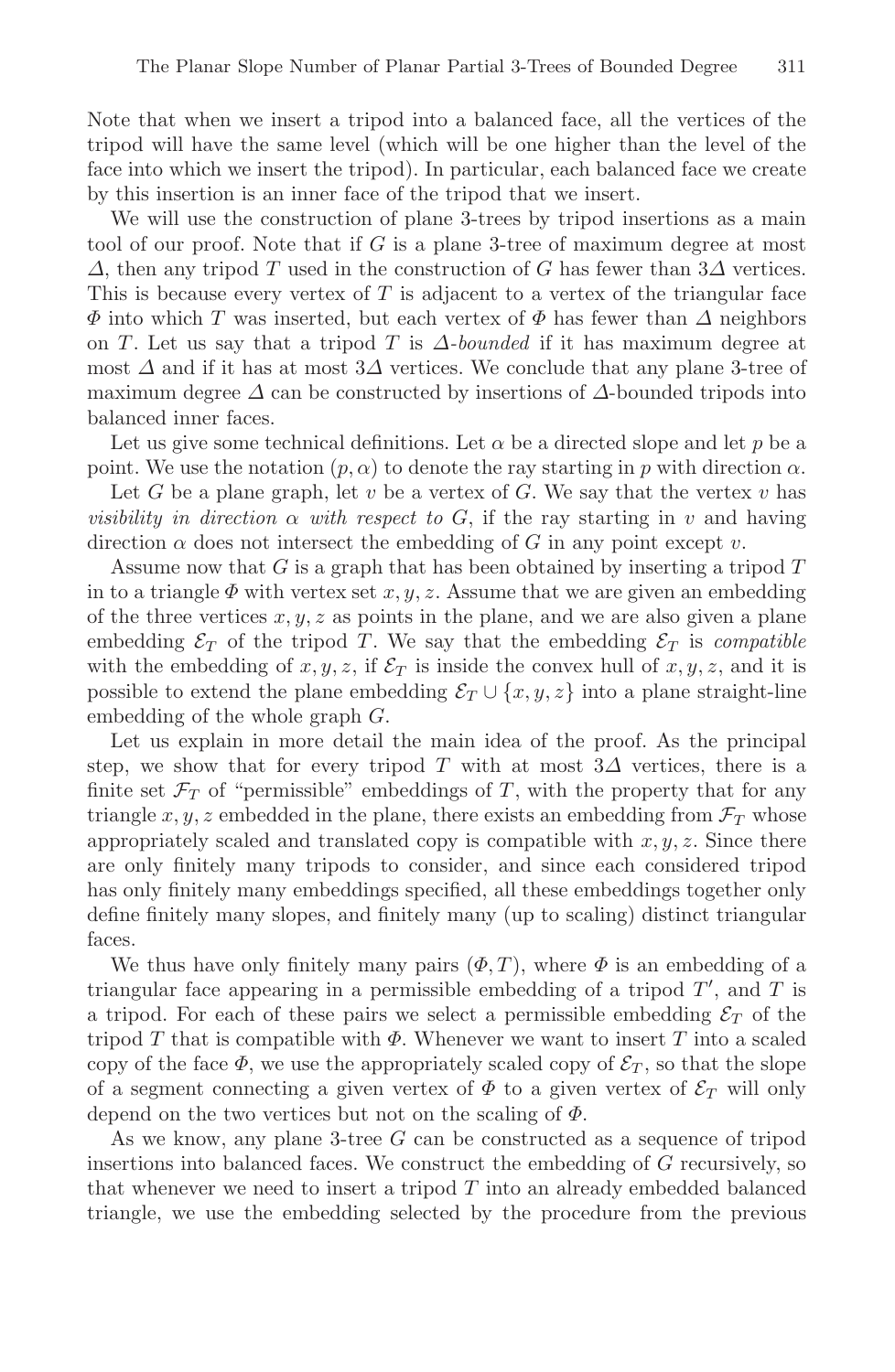#### <span id="page-8-0"></span>312 V. Jelínek et al.

paragraph. The total number of slopes of all the balanced edges in the embedding of G can then be bounded by the total number of slopes appearing in the permissible embeddings of all tripods. The total number of slopes of tilted edges is bounded as well, which follows from the argument at the end of the last paragraph.

Let us now turn towards the technical details of the argument.

**Lemma 5.** *Le[t](#page-8-0)* uv *be a horizontal segment in the plane, let* H *be a halfplane containing* uv *on its boundary and extending above uv, and let*  $\varphi \in (0, \pi/2)$  *be an angle. Let* z *be the point in* H *such that the segments* uz *and* vz *have slopes*  $\varphi$  *and*  $-\varphi$ *, respectively. There is a set*  $S \subseteq (-\varphi, \varphi)$  *of*  $2\Delta$  *slopes such that every bubble* B *with root* uv *has a straight line drawi[ng](#page-8-1) using only the slopes from* S*. Furthermore, all the vertices of this drawing except* u *and* v *are in the interior of the triangle uvz, and each vertex has visibility in any direction*  $\alpha \in (\varphi, \pi - \varphi)$ *.* 

*Proof (Sketch of proof of Lemma 5).* Assume  $\varphi$  and B are given. To construct the drawing, first fix a sequence of slopes  $0 < \varphi_0 < \varphi_1 < \varphi_2 < \ldots < \varphi_{\Delta-2} < \varphi$ . In the first step, draw the vertices adjacent to  $u$  or  $v$  on a common line parallel to line  $uv$ , such that the absolute values of the slopes of the edges between  $uv$ and their neighbors belong to the sequence  $\varphi_0, \ldots, \varphi_{\Delta-2}$  (see Fig. 4).

<span id="page-8-1"></span>

**Fig. 4.** Illustration of the proof of Lemma 5: drawing vertices adjacent to u and v

The rest of the bubble  $B$  c[an](#page-8-0) be expressed as a union of smaller bubbles, each of them rooted at a horizontal edge that has been drawn in the first step. We recursively apply the same drawing procedure to draw each of these smaller bubbles, each of them inside its own triangle similar to  $uvz$ , as illustrated in Fig. 5.

Now that we can draw isolated bubbles, we may describe how to combine these drawings into a drawing of the whole leg of a tripod. Simply speaking, the procedure concatenates the drawings from Lemma 5 (appropriately rotated) on a single prescribed ray R.

### **Leg Drawing Procedure (LDP):**

Input: A leg L with the central vertex u already drawn. A ray R with origin in u. Output: Drawing of the leg L.

1. Assume that the spine of leg L contains vertices  $u = u_0, u_1, \ldots, u_k$  such that  $u_i u_{i-1}$  is an edge for  $0 < i \leq k$ .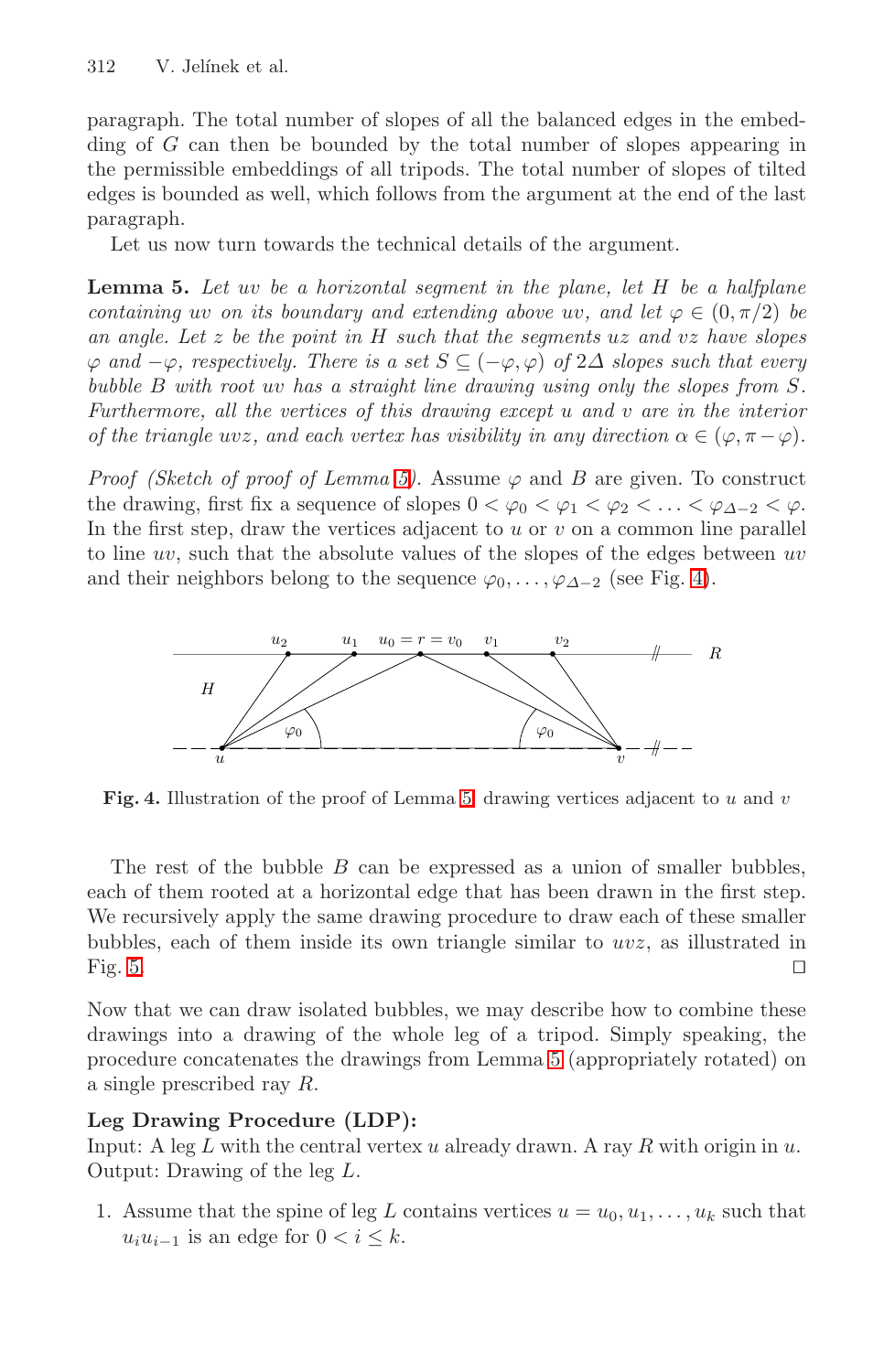

**Fig. 5.** Drawing a bubble in a triangle

- 2. Draw vertices  $u_i$  on R such that  $|u_{i-1} u| < |u_i u|$  for  $0 < i \leq k$ .
- 3. Fix an angle  $\varphi \in (0, \pi/2)$ .
- 4. Use the drawing from Lemma 5, rotated and reflected if necessary, on both bubbles rooted at the edge  $u_{i-1}u_i$  for  $0 < i \leq k$ . All the drawings use the same value of  $\varphi$ , and hence the same set S of slopes.

It is again not difficult to check that this procedure generates a correct plane straight-line drawing of a given leg. A careful analysis allows us to conclude that the drawing will use at most  $2\Delta$  slopes, and contain at most  $4\Delta$  distinct triangular faces, up to scaling and translation. These slopes and face-types only depend on the slope of the ray R and the choice of  $\varphi$ . Since by the choice of  $\varphi$ we can force each bubble to be embedded inside an arbitrarily "flat" isosceles triangle, we can easily argue that any vertex of the spine has visibility in any direction that differs from the undirected slope of R by more than  $\varphi$ . Moreover, a vertex  $v \in L$  that does not belong to the spine has visibility in those directions that differ from the slope of R by more than  $\varphi$  and are directed towards the half-plane of  $R$  containing  $v$ . Finally, the central vertex  $u$  has visibility in any direction that differs from the directed slope of R by more than  $\varphi$ .

Finally we describe a procedure that combines the drawing of the individual legs into the drawing of the whole tripod. Let  $\varepsilon$  denote the value  $\frac{\pi}{100}$  (any sufficiently small integral fraction of  $\pi$  is suitable here). The procedure expects a triangle  $\Phi$  whose vertices are three points a, b, c. It then selects the position of a central vertex u, as well as the slopes of three rays  $R_1, R_2, R_3$  emanating from u, and then draws the three legs of a given tripod on these rays by using LDP. The slopes of the legs are chosen in such a way that the resulting embedding of the tripod is compatible with  $\Phi$ .

Furthermore, the slopes of the three rays are rounded to an integral multiple of  $\varepsilon$ . This rounding ensures, that the slopes of the spines of the legs can only take finitely many values (namely, at most  $\frac{2\pi}{\varepsilon}$ ). It will follow that the procedure can only generate (up to scaling) a finite number of tripod embeddings, for all possible triangles  $\Phi$ .

### **Tripod Drawing Procedure (TDP):**

Input: A triangle  $\Phi = \{a, b, c\}$  and a tripod T, where  $\Phi$  is already drawn. Output: Drawing of all vertices and edges of the tripod  $T$  inside  $\Phi$ .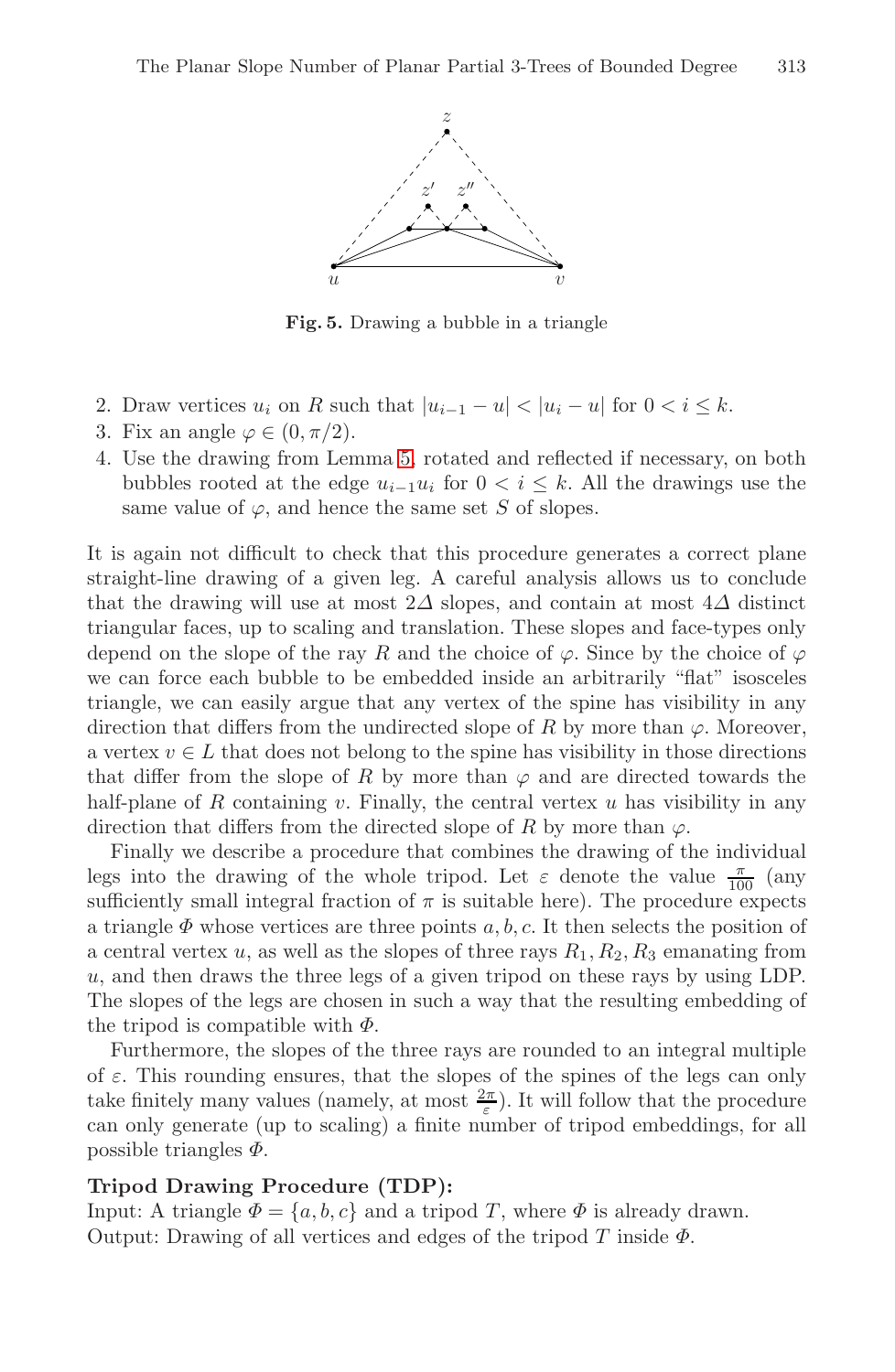- 314 V. Jelínek et al.
- 1. Fix an angle  $\varphi \in (0, \frac{\pi}{4} \varepsilon)$
- 2. Let u be the central vertex of T and let  $L_i$  for  $i \in \{1,2,3\}$  be the legs of T.
- 3. Draw u to the intersection of the axes of the inner angles of  $\Phi$ .
- 4. Process leg  $L_i$  for  $i \in \{1,2,3\}$ :
	- (a) Let  $e$  be the endpoint of the spine of  $L_i$  different from u.
	- (b) Let x, y be the vertices of  $\Phi$  adjacent to the end e of  $L_i$ .
	- (c) Let o be the axis of the angle cud.
	- (d) Let  $R_i$  be a ray originating at u of slope o rounded to integral multiple of ε.
	- (e) Use LDP to draw  $L_i$  on  $R_i$ . Scale the result so that it fits inside  $\Psi$ .

It is not difficult to check that the tripod-drawing procedure produces a correct straight-line embedding of any tripod inside any triangle  $\Phi$ . Moreover, there is a set of slopes S of size at most  $4\Delta\pi\varepsilon^{-1}$  and a set of triangles  $\tau$  of size at most  $8\Delta\pi\varepsilon^{-1}$ , such that for any tripod T and any triangle  $\Phi$ , the resulting embedding of  $T$  only uses the slopes from the set  $S$  and all its inner faces are scaled copies of triangles from  $\tau$ .

The visibility properties and the "flatness" of the leg embedding guarantee that the resulting tripod embedding is compatible with  $\Phi$ .

Let us now consider the slopes of the 'tilted' segments, i.e., those segments that connect a vertex of  $\Phi$  with a vertex of the tripod embedded inside  $\Phi$  by TDP. Assume that  $\Phi$  is fixed. For each  $\Delta$ -bounded tripod T, there are at most 9 $\Delta$  segments connecting a vertex of  $\Phi$  with a vertex of T. The number of  $\Delta$ bounded tripods is clearly finite (in fact, an upper bound of the form  $2^{\mathcal{O}(\Delta)}$  can be obtained without much difficulty). We may now easily see that, for a fixed  $\Phi$ , the total number of slopes of the segments that connect a vertex of  $\Phi$  with a vertex of a  $\Delta$ -bounded tripod is bounded.

Of course, for different triangles  $\Phi$ , different slopes of this type arise. However, this is not an issue for us, because to generate a plane embedding of a plane 3-tree of maximum degree at most  $\Delta$ , it is sufficient to insert  $\Delta$ -bounded tripods into faces of previously inserted tripods. Thus, there are only finitely many triangles  $\Phi$  for which we ever need to perform the tripod drawing procedure. Thus, by repeated calls of TDP, we may construct an embedding of any plane 3-tree with maximum degree  $\Delta$ , while using at most  $g(\Delta)$  slopes. More careful analysis of these arguments reveals a bound of the form  $g(\Delta) = 2^{\mathcal{O}(\Delta)}$ .

# **4 Conclusion and Open Problems**

We have presented an upper bound of  $2^{\mathcal{O}(\Delta)}$  for the planar slope number of planar partial 3-trees of maximum degree  $\Delta$ . It is not obvious to us if the used methods can be generalized to a larger class of graphs, such as planar partial k-trees of bounded degree.

Let us remark that our proof of Theorem 1 actually implies a slightly stronger statement: for any  $\Delta$  there is a set of slopes  $S = S(\Delta)$  of size  $2^{\mathcal{O}(\Delta)}$ , such that all partial plane 3-trees of maximum degree  $\Delta$  can be drawn using the slopes of S. This implies, for instance, that there is a constant  $\varepsilon = \varepsilon(\Delta) > 0$  such that